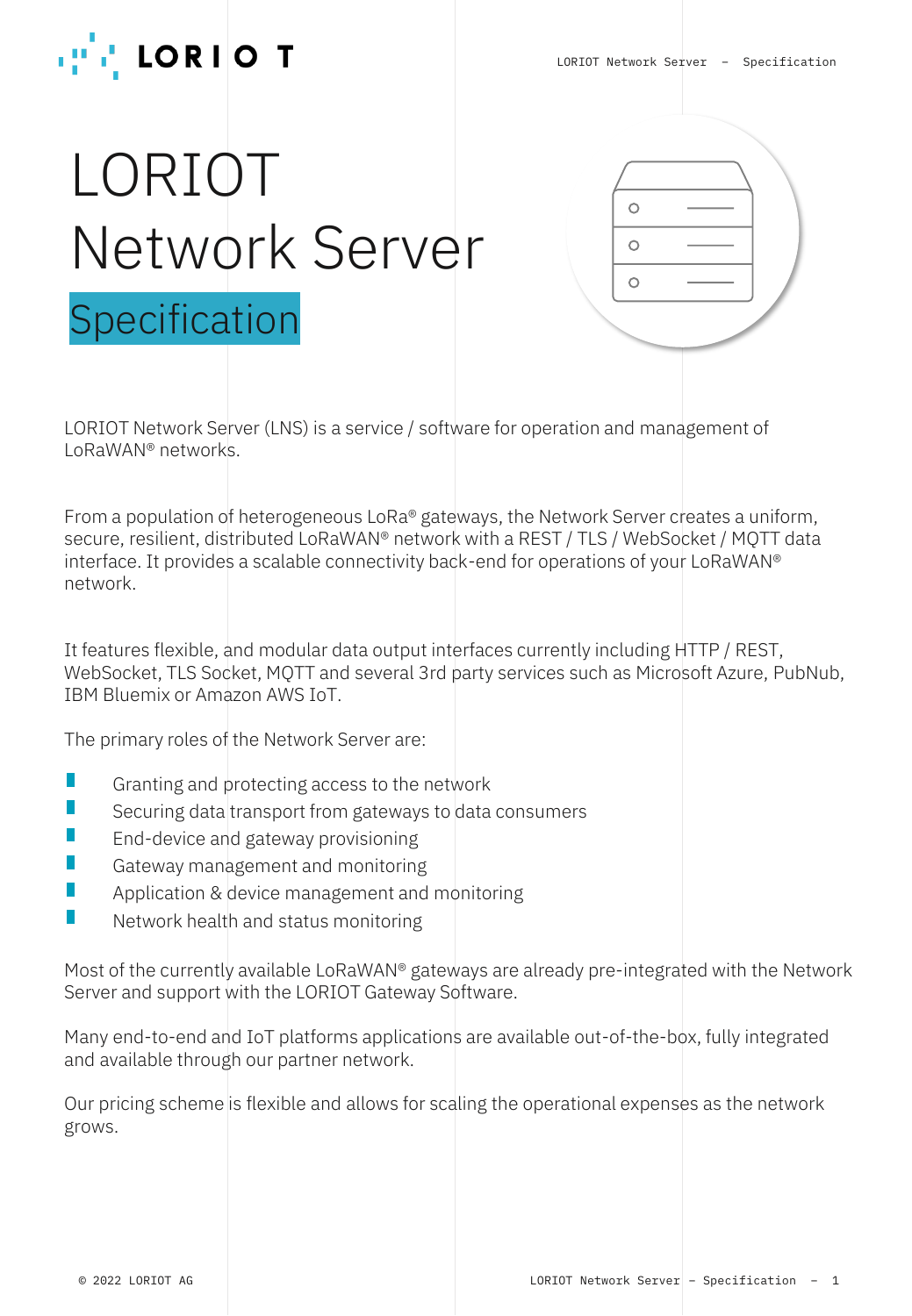

# Core functionality

- П Fully distributed, scalable, secure software
- $\mathbb{R}^3$ Enables geographically diverse, low-latency deployment
- REST / TLS / WebSocket / MQTT data output interface
- Easily integrates with value-added cloud services (IBM Bluemix, Microsoft Azure, etc. )
- All interfaces secured through TLSv1.2
- $\mathcal{L}_{\mathcal{A}}$ IPv6 Complaint

# LoRaWAN® functionality

- $\overline{\mathcal{L}}$ LoRaWAN® 1.0.x Complaint
- LoRaWAN® 1.1 Compliant
- Class A and Class C full support
- $\mathbb{R}^2$ Class A and C downlink supported
- $\mathbb{R}^2$ LoRaWAN® Multicast supported
- Multicast Virtual Networks
- П All Major Regional Frequencies supported (Custom plans available)
- Regional ADR supported
- $\mathcal{L}_{\mathcal{A}}$ Adjustable RX window settings
- Adjustable frequency bands setup
- H Multi-antenna gateways supported
- $\mathbb{R}^2$ LoRaWAN Specification Roaming (passive)
- $\Box$ Built-in & External Join Server available
- Frame cryptographic validation and filtering
- Replay and man-in-the-middle attack
- $\Box$ Penetration tested - countermeasures
- WebSocket / REST / TLS / MQTT interface to Application Server

# Device population management

- $\Box$ Unlimited number of devices
- Management of address pool
- Management of cryptographic keys
- Device activation by personalisation (ABP)
- $\mathcal{L}_{\mathcal{A}}$ Device activation over-the-air (OTAA)
- Automated device provisioning mechanism
- Device Profiles / templates
- Device migration from other operators supported
- $\mathbb{R}^2$ REST API for device provisioning
- П Bulk import via CSV & JSON
- $\Box$ MAC Commands log
- П Detailed Device Radio & Message Statistics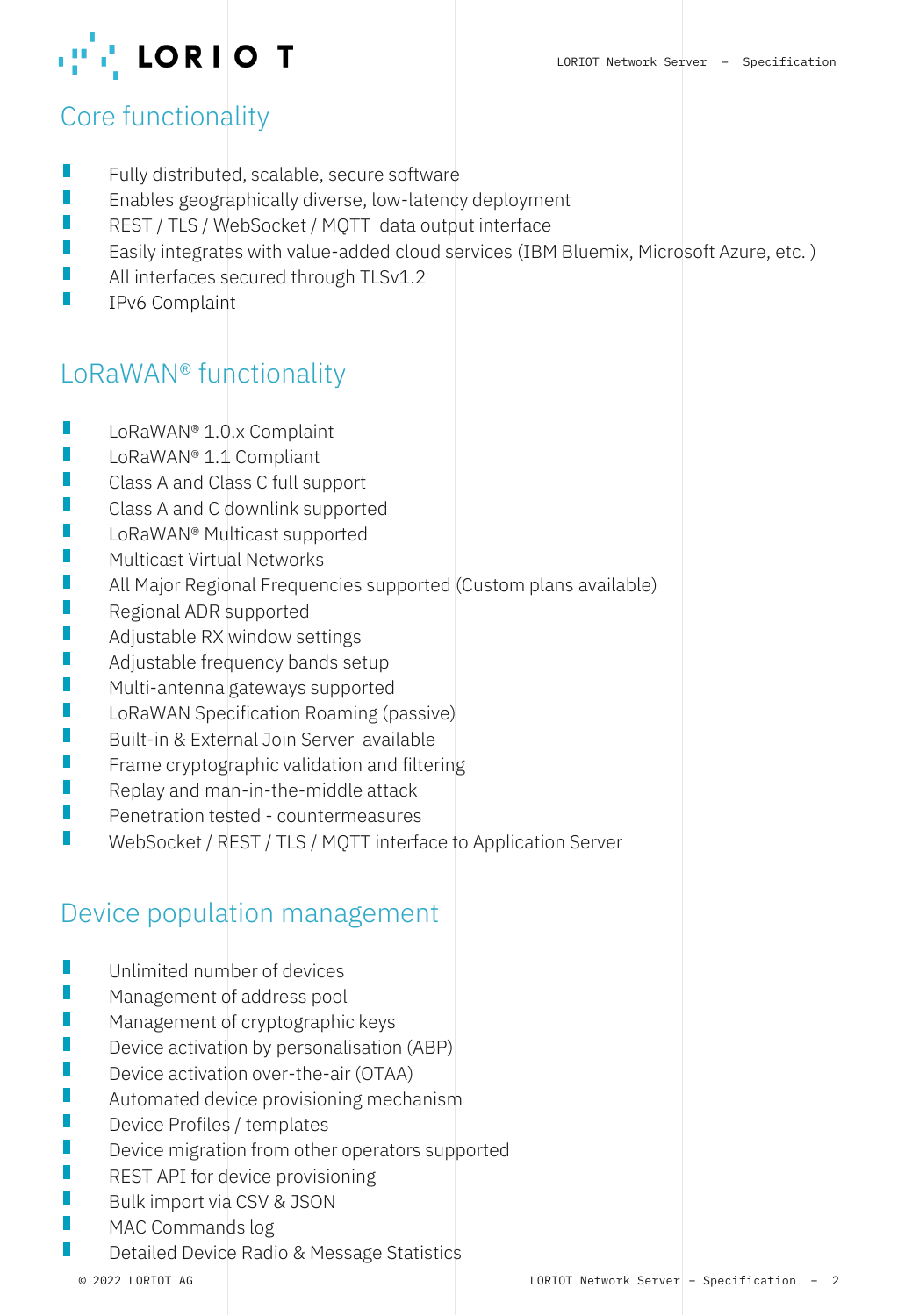

# Supported End-devices

- $\mathcal{L}_{\mathcal{A}}$ LoRaWAN® 1.0.x compliant devices
- LoRaWAN® 1.1 compliant devices
- debugging features for non-compliant devices
- $\Box$ compatibility features / modes for noncompliant devices

#### Gateway population management

- H Custom LORIOT Gateway Software / Packet Forwarder
	- JSON based protocol over TCP
	- П Single outgoing HTTPS connection (port 443)
	- $\mathcal{L}_{\mathcal{A}}$  $TI$  S v1.2
	- Optional standard certificate-based mutual authentication
	- $\mathcal{L}_{\mathcal{A}}$ Easy to setup on any type of network
	- Network failover (e.g. 3G / 4G to Ethernet and back)
- $\overline{\mathcal{L}}$ Advanced Gateway Alerts (latency, online/offfline, CPU, Memory, messages)
- Notifications via email, SNMP traps, Webhooks
- Remote control from dashboard
- Remote configuration from dashboard
- Remote access via SSH tunnel
- Self-updating, maintenance free operation
- $\mathcal{L}_{\mathcal{A}}$ GPS synchronized multicast downlink
- Advanced downlink planning and queuing for maximum downlink capacity
- $\overline{\mathcal{L}}$ Advanced uplink queuing for zero data loss and scale-out during lost NS connection
- $\mathcal{L}_{\mathcal{A}}$ Can poll local sensors and operating system parameters
- $\Box$ Can monitor CPU, RAM and storage usage
- Support for legacy USB-based radio front-ends
- Support for both v1.x and v2.x LoRa gateway hardware
- GPS Synchronisation supported
- Semi-automated enrolment and activation
- All network links are TLS secured
- $\Box$ Designed for firewalled / VLAN / cloud scenarios
- П Monitoring of KPIs, traffic and radio data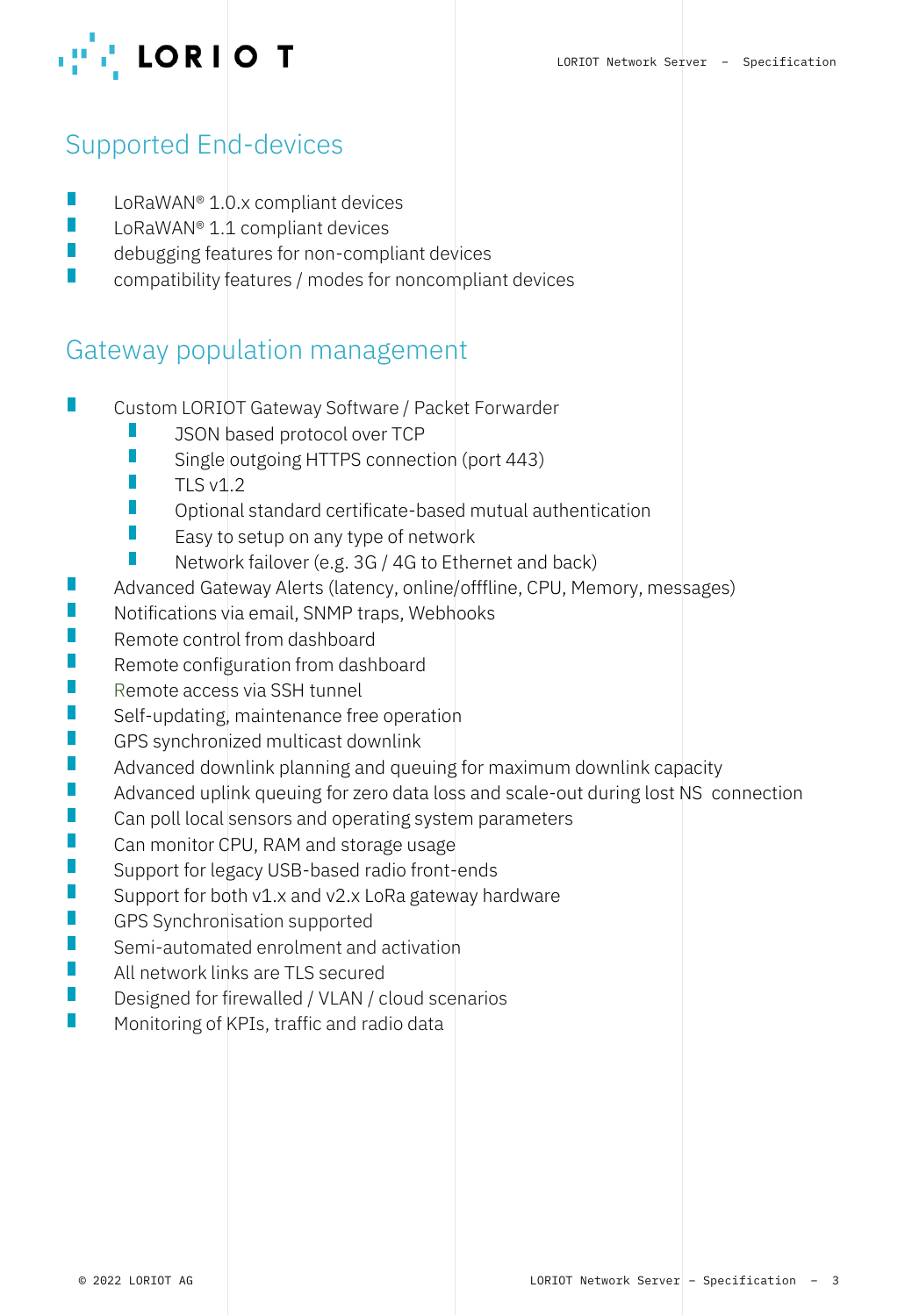

- System Historical Statistics uptime, latency, load.
- Automated LORIOT Gateway Software updates П
- Π REST API for gateway provisioning
- П Multicast Virtual Networks – targeted downlinks
- П Gateway health & status alerting – Webhook, SNMP Traps, Email
	- Ľ Latency
	- ń Config Change
	- ń Online/offline
	- Daily Uplinks threshold
	- n Memory utilisation
	- ń CPU utilisation
- П Spectrum Analyser
- П Gateway data stream tap (view live data stream)

#### Supported LoRaWAN Gateways

All gateway models are supported with the LORIOT Binary which is custom built and maintained for each model. Any gateway not mentioned can be connected using the Semtech Packet Forwarder.

П

П

- П All Tektelik models
- П All Kerlink models
- П All MultiTech models (incl 2.4Ghz)
- U Wifx LorixOne
- U RAK 7249 + 7258 + 7268
- П Miromico Edge (incl. 2.4Ghz)
- $\mathbb{R}^2$ Browan Mini Pro
- П Laird RG1
- $\mathbb{R}^2$ Logic-X
- П All Dragino models
- U Robustel R3000LG
- П Browan Minihub Pro
- $\overline{\mathcal{C}}$ Browan Pico Next
- П All Milesight (Ursalink) models
- U Gemtek LoRa models
- П Augtek LoRa models
- П Link Labs LL-BST-8
- П All Cisco models
- Option Cloudgate
- Semtech packet forwarder
- П Basics Station
- П Raspberry Pi + external concentrator
- П OpenWrt ar71xx + external concentrator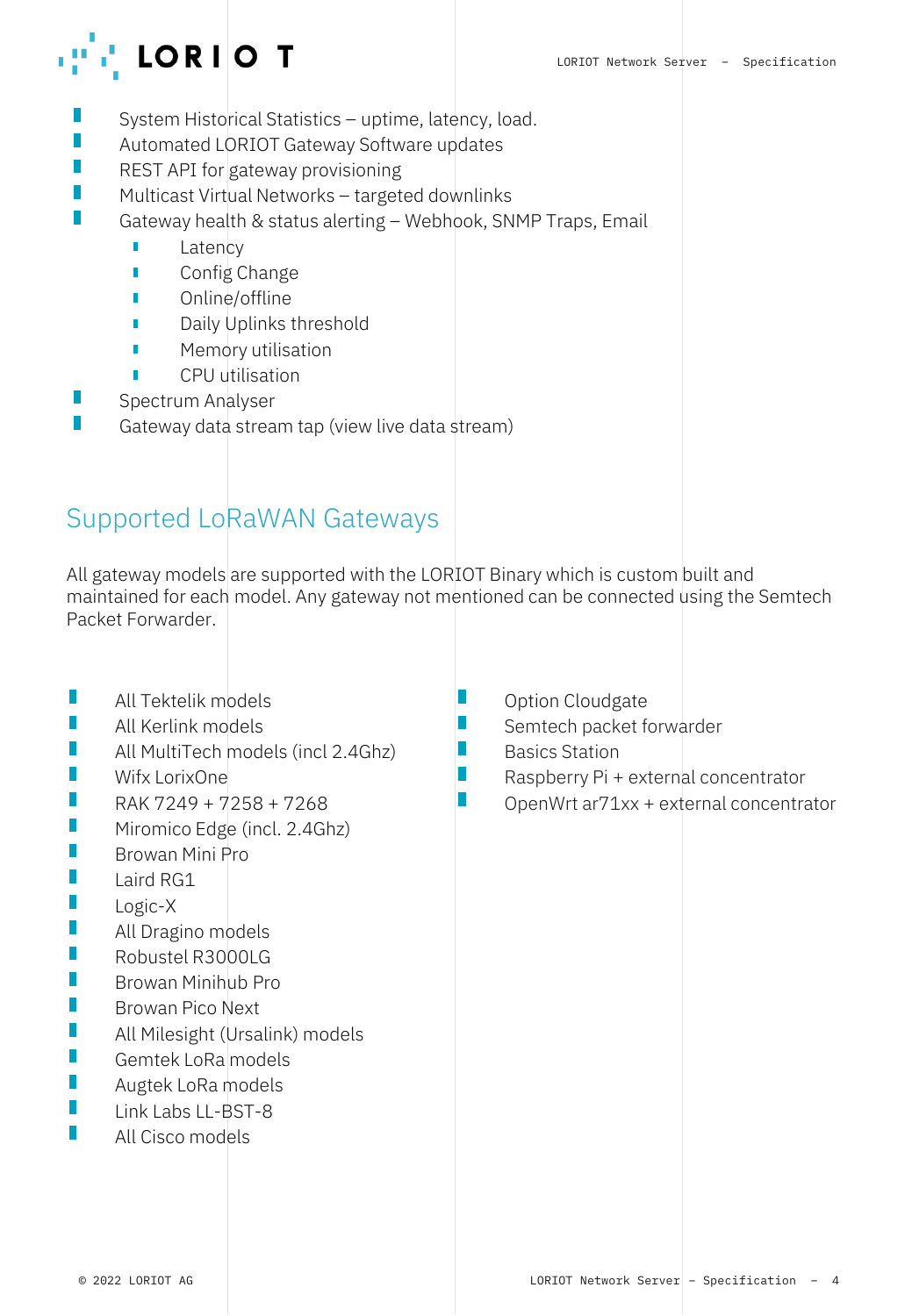

# Key features overview

#### Sensor network management system

LORIOT Network Server (LNS) is a scalable, resilient Sensor Network Management System for LoRaWAN®. It is designed to run as a cloud service, with a strong focus on security and distributed, high-availability, 24/7 operation.

LNS is an all-in-one solution for LoRaWAN<sup>®</sup> network operators, allowing users to monitor, query control and manage all LoRaWAN ® system components.

# Multi-tenancy / Virtual Private LoRaWAN®

LNS provides a multi-tenant environment. Multiple sensor applications can securely run over the same network in Virtual Private LoRaWAN® networks. Four server roles provide secure private data and user access with granular server and user management controls.

#### User Management

Multitenant Organisations to manage hierarchy and roles on the network server and enable collaborative operations. Two-factor Authentical supported for User and Admin Interface.

Monitoring and management features for user resources and four standard roles with varying permissions available: Server Operator, Organisation Admins, Standard Users, Read-only Users.

#### Gateway management

LNS aims to deliver centralised management and operations facility. A number of key performance indicators are continuously monitored through the system, and a set of remotecontrol tools is available for every gateway. The LORIOT gateway software adds addition gateway insights and security layers.

# End-node life cycle management

Secure and efficient management of the end-nodes is a key functionality of the LNS. It accelerates the deployment and simplifies the operations of a large-scale sensor network.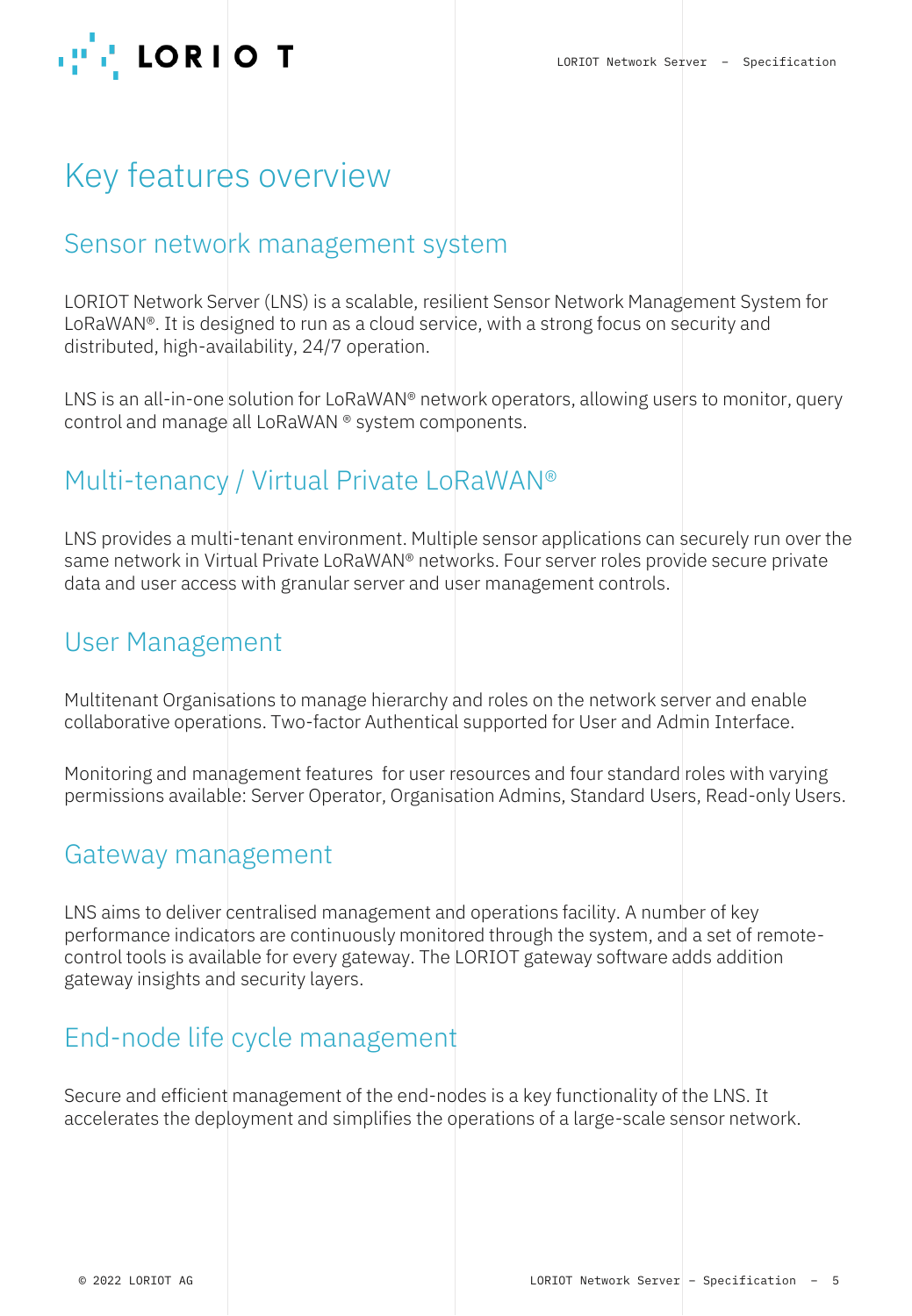

# Monitoring and diagnostics

The system monitors in real-time a large number of key performance indicators for all the components. Based on this information the system can provide an early indication of potential problems in the sensor network.

#### User Interfaces

Web-based user interfaces enable convenient management of all components and network parameters. A User interface for management and operation of an accounts resources and Admin User interface for server wide management.

# System interfaces (API)

The user interfaces are complemented by a comprehensive set of secure, RESTful APIs, allowing for the integration of the LNS with existing systems and development of custom control interfaces.

#### Multicast Virtual Networks

Advanced multicast is possible via grouping gateways into Virtual Networks. Mutlicast downlinks can then be assigned to one or more Virtual Networks to delivery and with viarable prioritisation.

#### LoRaWAN Roaming

LoRaWAN Specification passive roaming implemented to enable peer to peer roaming or roaming via a roaming Hub. LORIOT has a type 0 NetID and can allocate clients a part of the NetID for their private network. Roaming has already been conducted with Actility, TTI, Lacuna Space and Orbiwise Network Servers.

# LoRa 2.4Ghz

The network server supports LoRa 2.4Ghz gateways from Multitech and Miromico. This enables global interoperability of all devices using the 2.4Ghz frequency across all regions.

#### Log Analysis

Log filtering and browser available in the the user, organisation and server wide level, with the option to router log events to an external log analysis and alerting tool such as the LORIOT Log Analyser.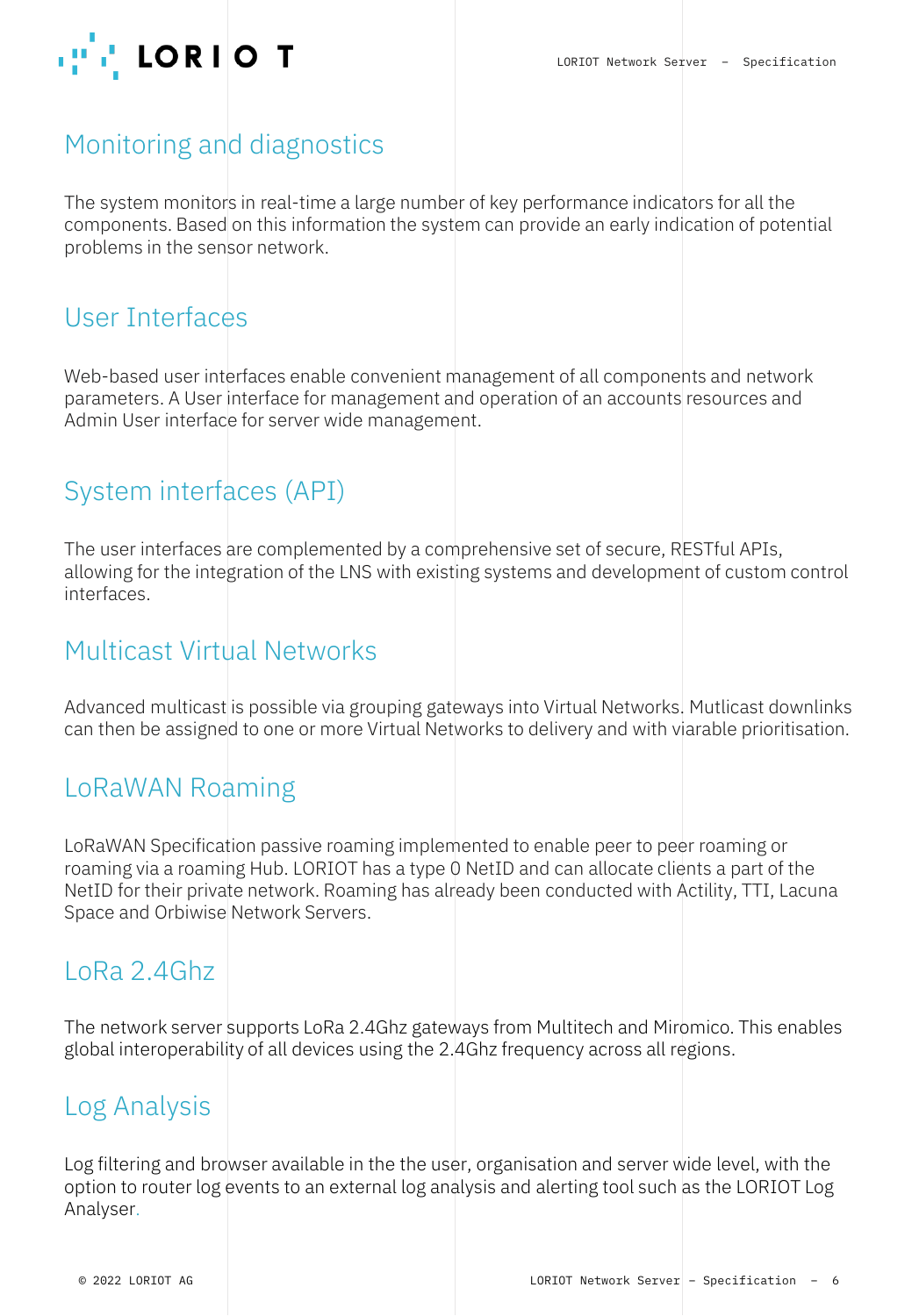

# Billing

Along with performance indicators, LNS collects statistics on the data transferred through the network. The collected data can be exported into an existing billing system.

Various subscription models can be defined in the system to limit the maximum number of sent/received messages per device per day.

- П Real-time traffic information available for billing
- H Per-device, -gateway and -application records
- $\mathbb{R}^2$ Per-application and per-device limits

# Deployment

For easy on-boarding and a short time to market, we offer the software as a geographically distributed service. For customers wanting to run the system on-premise, we offer a software license.

#### Requirements

LNS can run in a container or a virtual machine. The only system requirement is 64-bit Linux operating system and availability of NTP time synchronisation.

# **Scalability**

Horizontal scaling of the system allows for scaling of the system as the network size grows. LNS can also be scaled up and use all available / newly added system resources.

# Gateway Private Key Infrastructure

For increased security, a gateway certificate and key can be required when connecting a new gateway to the server.

With this feature enabled, gateways are registered in a separate component within the same environment as the front-end, and when a gateway requests to join the network, it's certificate and key are checked against the certificate authority.

#### Public Documentation

The server includes an extensive public documentation available at docs.loriot.io which covers most features and usability of the network server available to users. Additional admin controls are provided in a private operator manual.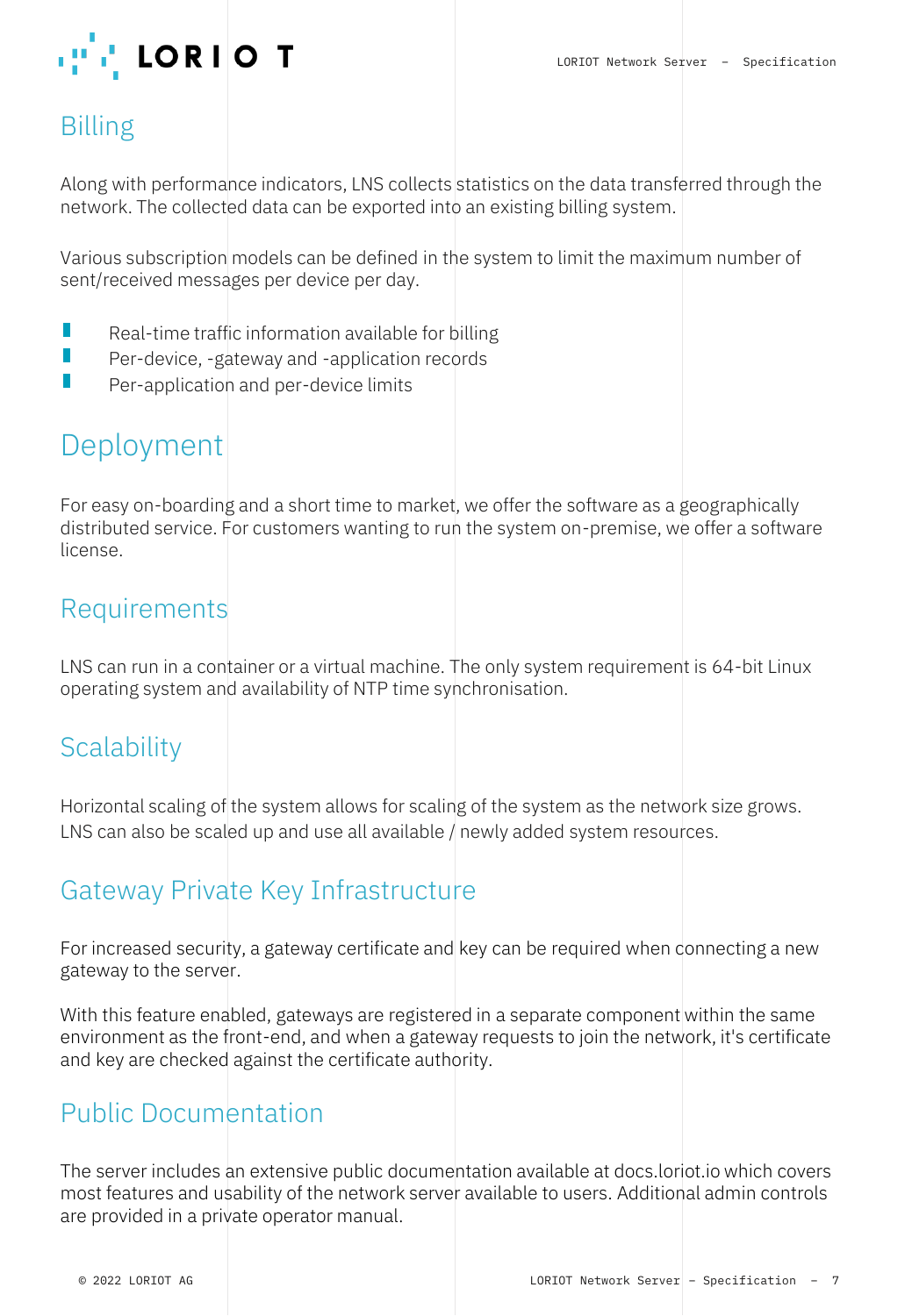

### **Interfaces**

- $\overline{\phantom{a}}$ Application Programming Interfaces
- $\mathbb{R}^2$ Management interfaces are HTTP based
- П REST / HTTPS for commands and controls
- $\mathbb{R}^2$ WebSocket for real-time interaction
- Н Separate API for data access (WebSocket, TLS Socket, REST / HTTPS, MQTT)
- $\Box$ Multiple API outputs possible for a single LORIOT application (default 6)

API interfaces are built around industry standard protocols. Data interfaces are built as flexible output modules, that can easily integrate new transport layers. Management interfaces are available over a REST/HTTPS interface.

Real-time interaction and server-side notifications are delivered through WebSockets.

# Pre-integrated Application Outputs

- П Allthingstalk
- $\mathbb{R}^2$ AWS IoT
- П Azure IoT Hub
- $\mathbb{R}^2$ CoAP Push
- $\mathbb{R}^2$ Cumulocity IoT
- П HTTPS Push
- П Thingsboard (HTTPS)
- П IBM Cloud
- $\mathbb{R}^2$ Iron.io Iron MQ v1
- Н Iron.io Iron MQ v3
- П MQTT
- MyDevices Cayenne
- $\mathbb{R}^2$ PubNub
- Smartmakers ThingsHub
- $\mathbb{R}^2$ TLS Socket
- $\Box$ WebSocket

# User Interfaces

- П HTML5 / JavaScript
- П Web browser based
- П Can be used as a sample implementation of the REST API
- $\Box$ User interfaces are web browser based and are optimised for usage in Chrome and Firefox.